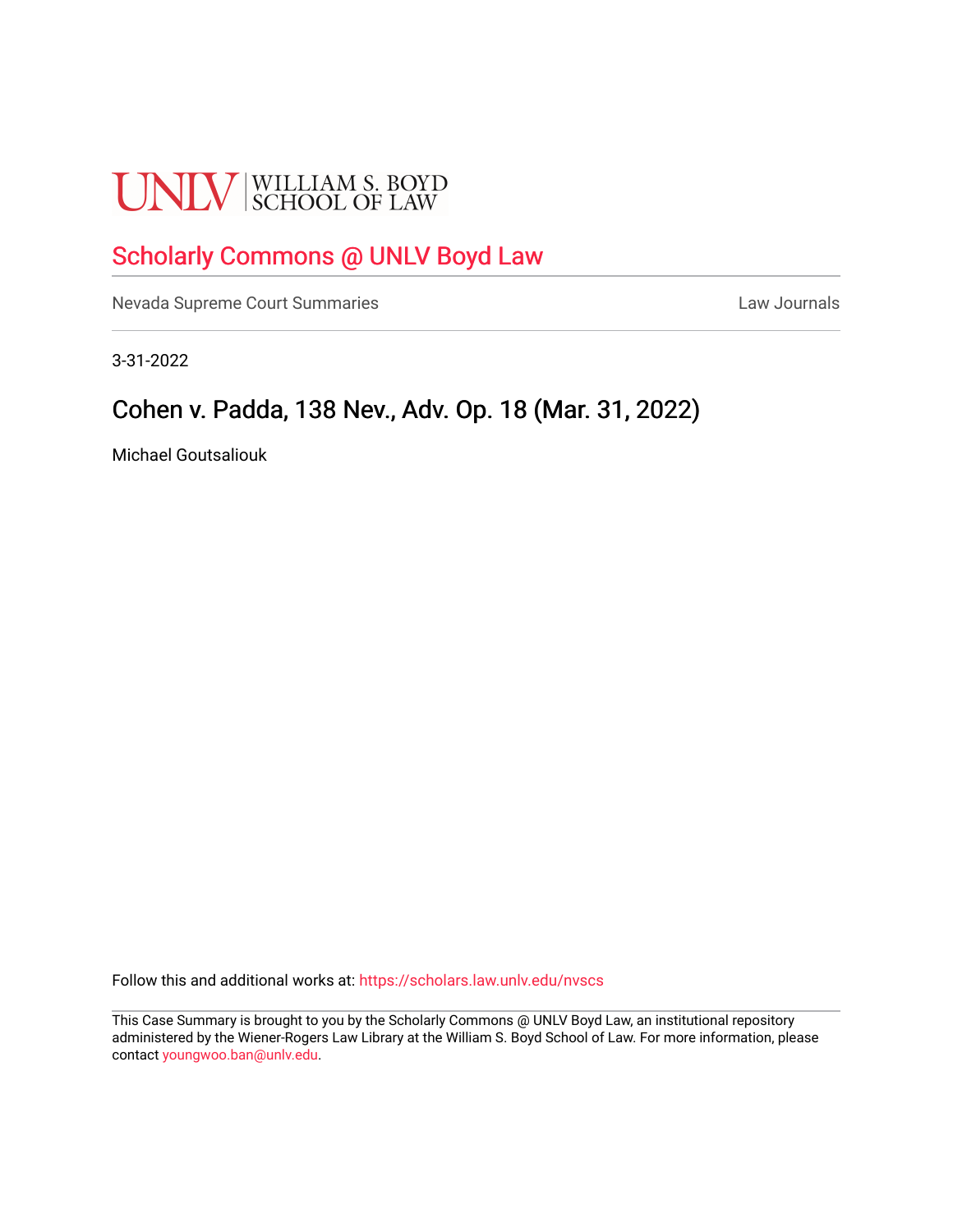## *Cohen v. Padda, 138 Nev., Adv. Op. 18 (Mar. 31, 2022)<sup>1</sup>* CONTRACT LAW: WHEN FEE-SHARING AGREEMENTS ARE ENFOREABLE FOR SUSPENDED LAWYERS

### **Summary**

In this appeal, the Nevada Supreme Court had to determine whether an attorney that enters into a fee-sharing agreement and is later suspended from the practice of law is still entitled to fees recovered in cases that the attorney has an expectancy interest in. The Court concluded that if the attorney completed all work on the cases before his/her suspension, and the suspension is unrelated to the attorney's conduct during the cases, the attorney can recover any fees in cases they had an expectancy interest in.

#### **Background**

In 2011, Ruth Cohen and Paul Padda formed a law practice. In 2014, Cohen and Padda dissolved their law practice and entered into a fee-sharing agreement. Under the fee-sharing agreement, Cohen was to receive a 33.333% share of attorney fees recovered in all contingency cases for which the former law practice had signed a retainer agreement prior to December 31, 2014. In 2016, Cohen and Padda entered into a buyout agreement under which Cohen exchanged her expectancy interest for \$50,000. However, Cohen became unhappy after signing the buyout agreement and contended that Padda engaged in a number of fraudulent acts, misrepresentations, and omissions regarding the buyout agreement.

In 2017, Cohen's law license was suspended until 2019. While still suspended, Cohen sent Padda a letter demanding payment of attorney fees in cases she had an expectancy interest in. Cohen argued that the buyout agreement was void because of Padda's fraudulent acts, misrepresentations, and omissions. This led to Cohen suing Padda for fraud, breach of fiduciary

<sup>1</sup> By Michael Goutsaliouk.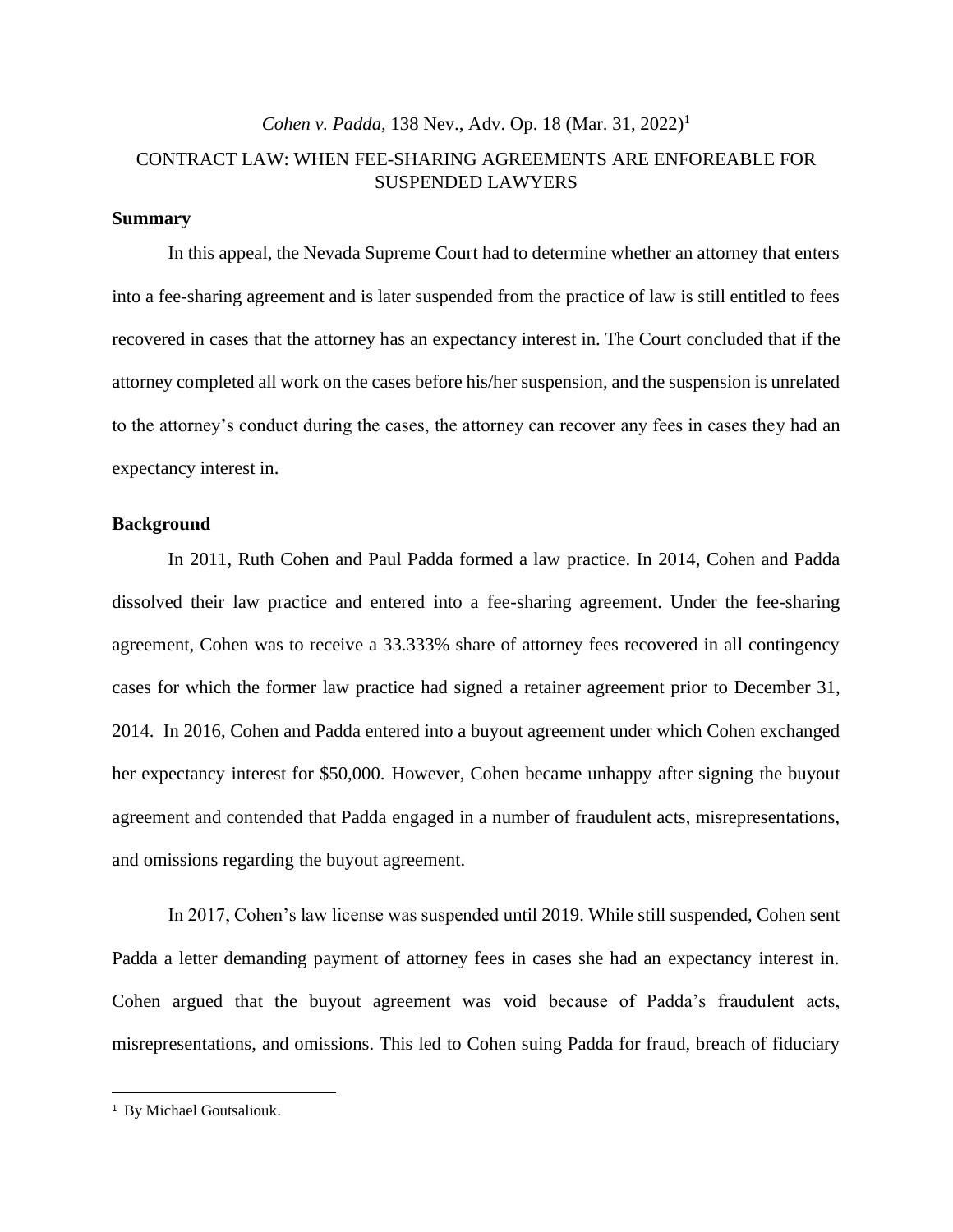duty, and breach of contract, among other things. Padda moved for summary judgement, arguing that her suspended license made her a "nonlawyer" and the fee-sharing was prohibited under RPC  $5.4(a)$ .<sup>2</sup> The district court granted Padda's motion. Cohen countered by filing a motion to reconsider, which the district court denied. Padda then moved for attorney's fees under NRCP 68, which the district court denied.<sup>3</sup>

## **Discussion**

## *Cohen did not waive her legal arguments by raising them in the motion for reconsideration*

Padda contended that Cohen waived her legal arguments presented in the appeal because she raised them in her motion for reconsideration and the district court did not engage these arguments on the merits. Cohen responded that the Court could consider the argument because the motion for reconsideration is part of the record and the district court entertained the motion on the merits.

The Court looked at *Arnold v. Kip* in deciding the issue.<sup>4</sup> In that case, the Court found that a motion for reconsideration preserves arguments for appeal when: (1) the order denying reconsideration is entered before the notice of appeal was filed, such that the motion and order are part of the record on appeal and (2) the district court entertained the motion on the merits.<sup>5</sup> In this case, the Court found the *Arnold* test had been met. First, the order denying reconsideration was entered prior to the date when the notice of appeal was filed. Second, the district court entertained Cohen's motion on the merits. This was illustrated by the fact the district court stated, "the authorities Ms. Cohen cites in her Motion do not apply" and then went on to explain its reasoning.

<sup>2</sup> RPC 5.4.

<sup>&</sup>lt;sup>3</sup> NRCP 68.

<sup>4</sup> Arnold v. Kip, 123 Nev. 410, 168 P.3d 1050 (2007).

<sup>5</sup> *Id.* at 416-17, 168 P.3d at1054.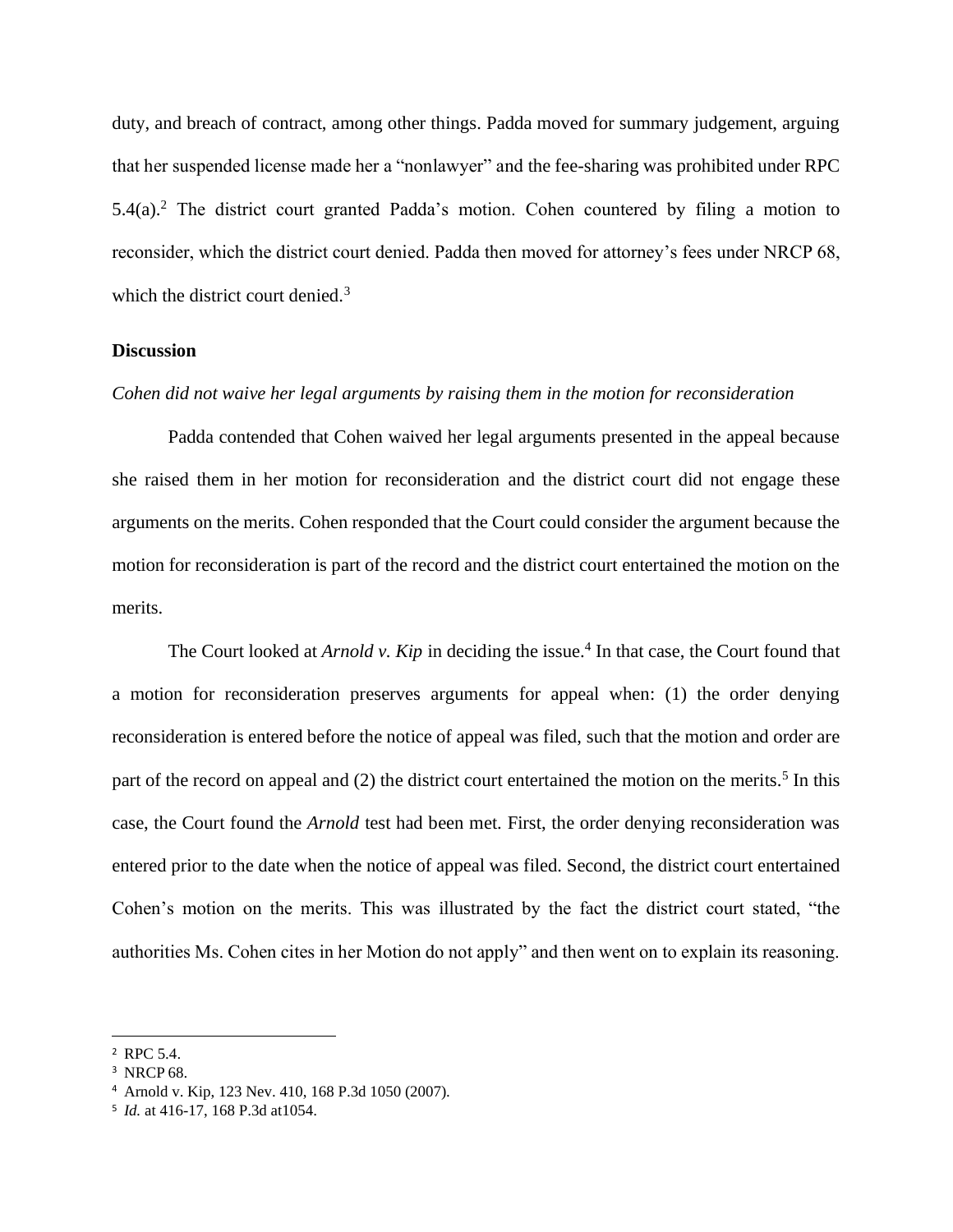# *The Dissolution Agreement was enforceable because Cohen's suspension was unrelated to the cases in which she enjoyed an Expectancy Interest*

Cohen contended that the expectancy interest provision of the dissolution agreement was enforceable because the parties entered into it before her law license was suspended, and it did not require her to work on the cases in which she had an expectancy interest. Padda contended that Cohen's suspension prohibited her from receiving any legal fees.

While the Nevada Rules of Professional Conduct clearly prohibit a lawyer from sharing legal fees with a non-lawyer, whether a suspended attorney may receive compensation for work completed prior to and unrelated to a suspension was an issue of first impression. Therefore, the Court decided to look at approaches taken by outside jurisdictions.

First, the Court looked at *Lee v. Cherry*, where a Texas Court of Appeals determined that a referring lawyer that resigned his law license could collect a referral fee because he had completed his contractual duties prior to resigning his law license and the client approved the feesharing agreement.<sup>6</sup> Next, the Court looked at *West v. Jayne*, where the Iowa Supreme Court determined that a disbarred attorney that entered into a contingency-fee agreement with an associate at his firm was entitled to legal fees because he completed his services before his disbarment.<sup>7</sup> The *West* Court relied on *Sympson v. Rogers*, where a Missouri court ruled that a feesharing agreement entered into with knowledge that one on the attorneys was going to suspend his law license is enforceable.<sup>8</sup> Finally, the Court looked at state bar ethics opinions from Connecticut and New York. Both states found that disbarred attorneys could share fees for work completed

<sup>6</sup> Lee v. Cherry, 812 S.W.2d 361, 364 (Tex. App. 1991).

<sup>7</sup> West v. Jayne, 484 N.W.2d 186, 190 (Iowa 1992).

<sup>8</sup> Sympson v. Rogers, 406 S.W.2d 26, 32 (Mo. 1966).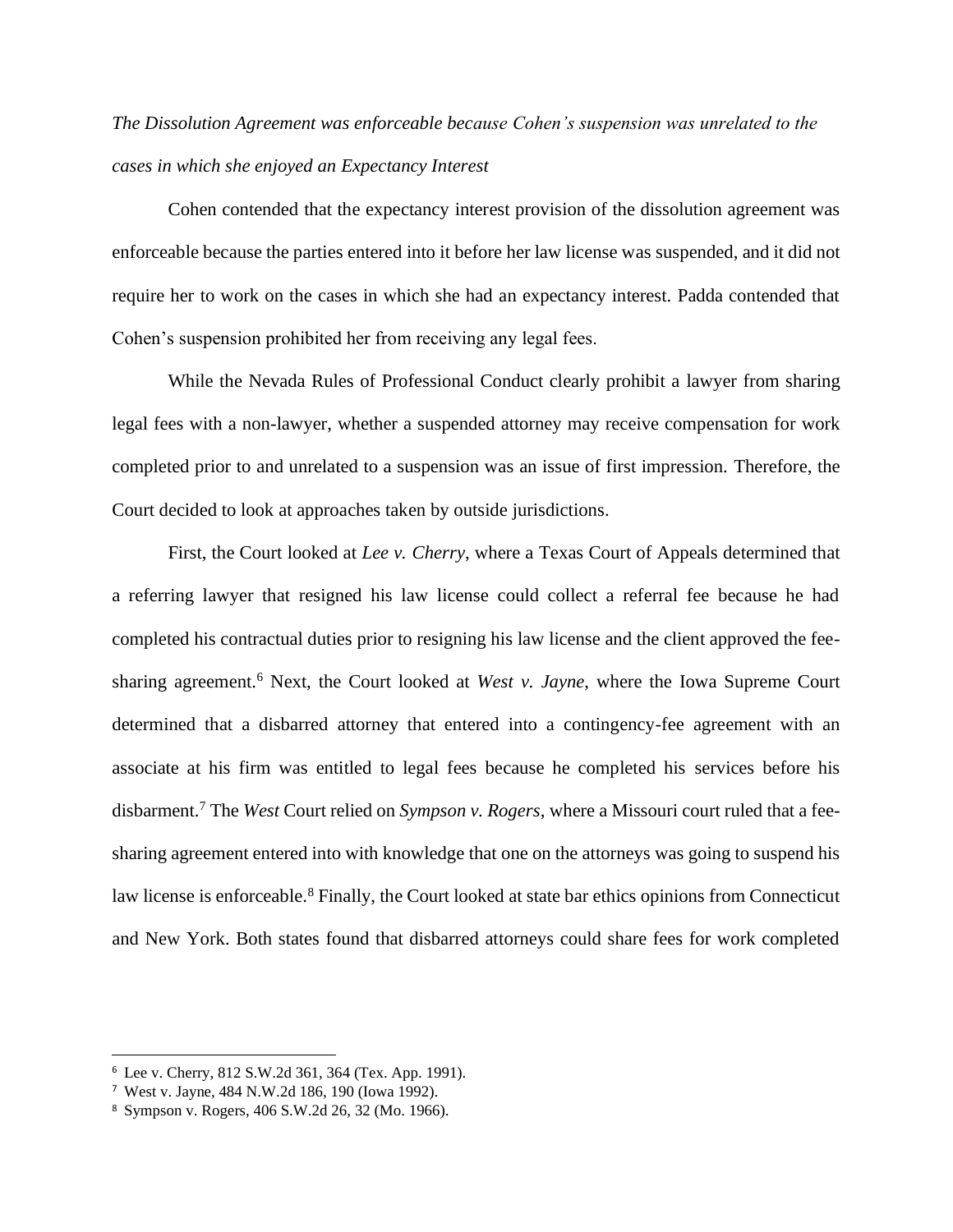before the disbarment as long as the disbarment was unrelated to the matter in which the fees were earned.

Ultimately, the Court concluded that even though Cohen was a "nonlawyer" from 2017 to 2019 pursuant to RPC 5.4(a), Cohen was entitled to fees she earned in cases where she had an expectancy interest. This was due to the fact she had completed all her work on the cases before she was suspended, and her suspension was unrelated to her professional conduct in cases that she had an expectancy interest in. The Court stated a narrower construction of RPC 5.4(a), "would do serious damage to legitimate contract rights."

The Court was unconvinced by any evidence present by Padda in favor of his position. Padda presented *Lessoff v. Berger,* where a New York appellate court stated that a suspended attorney is not allowed to share fees during the suspension.<sup>9</sup> However, the Court noted that this case did not discuss whether the fee-sharing agreement was entered into before the suspension and whether the suspended attorney had any further responsibilities in the case. Padda also introduced a number of Amici that relied on a Nevada State Bar Ethics Opinion. However, the Court noted reliance on this state bar ethics opinion was misplaced as it discussed the portion of a contingency fee to which a discharged attorney was entitled, and this case presented no client discharge issues.

Additionally, the Amici predicted a parade of horribles would occur if the court ruled in Cohen's favor. They argued that attorneys would be incentivized to enter into fee sharing agreements even if they're facing disbarment or suspension, attorneys would be rewarded for abandoning clients, and the public's confidence would erode in the legal profession. However, the Court was unconvinced by the parade of horribles. The Court discussed how Cohen's suspension was unrelated to her conduct in any cases she had an expectancy interest in, the facts of the case

<sup>9</sup> Lessoff v. Berger, 2 A.D.3d 127, 767 (N.Y. 2003).